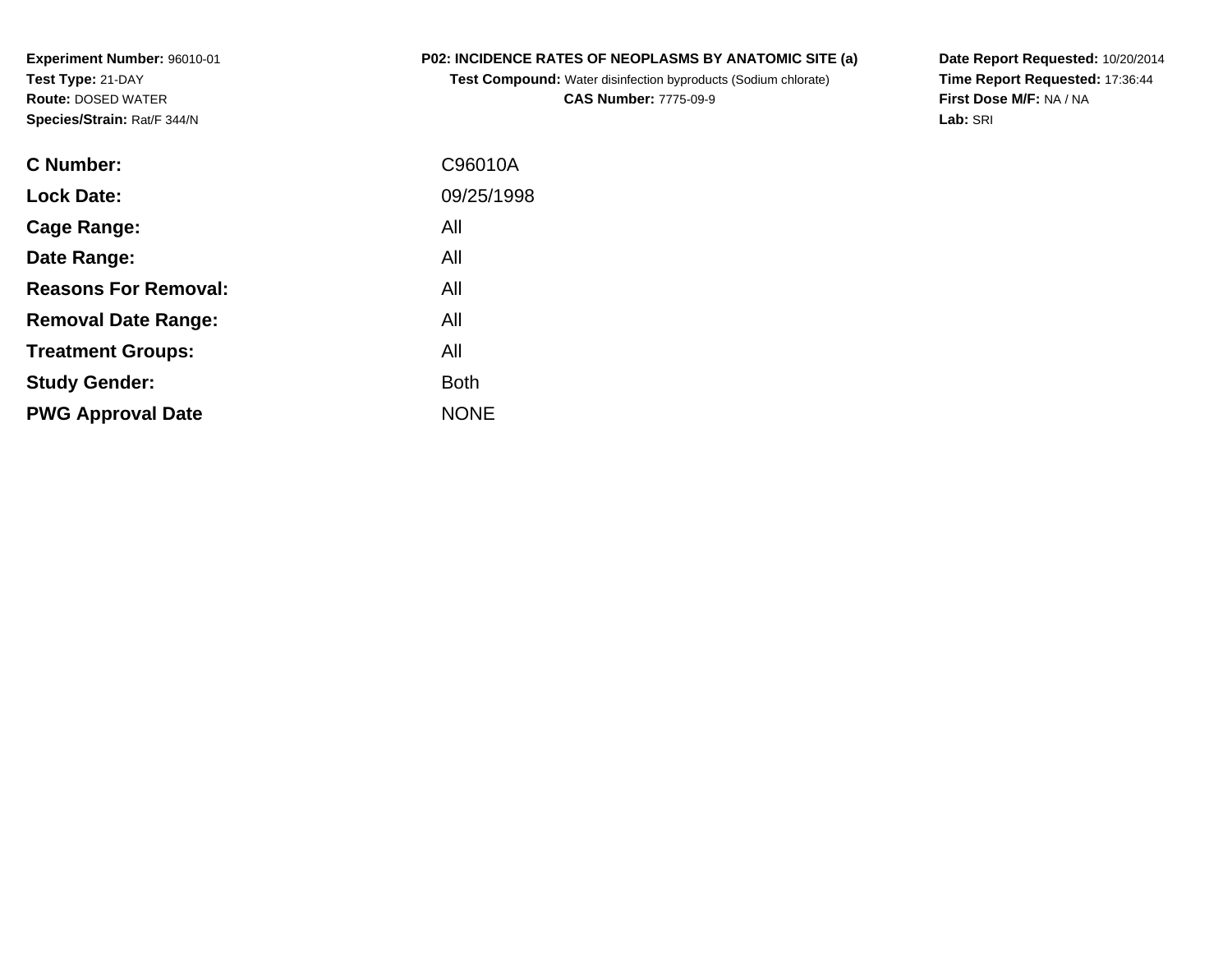**P02: INCIDENCE RATES OF NEOPLASMS BY ANATOMIC SITE (a)**

**Test Compound:** Water disinfection byproducts (Sodium chlorate)

**CAS Number:** 7775-09-9

**Date Report Requested:** 10/20/2014**Time Report Requested:** 17:36:44**First Dose M/F:** NA / NA**Lab:** SRI

| F 344/N Rat MALE                        | 0 MG/L | <b>125 MG/L</b> | <b>250 MG/L</b> | <b>500 MG/L</b> | 1000MG/L | 2000MG/L |
|-----------------------------------------|--------|-----------------|-----------------|-----------------|----------|----------|
| <b>Disposition Summary</b>              |        |                 |                 |                 |          |          |
| <b>Animals Initially In Study</b>       | 10     | 10              | 10              | 10              | 10       | 10       |
| <b>Early Deaths</b>                     |        |                 |                 |                 |          |          |
| <b>Survivors</b>                        |        |                 |                 |                 |          |          |
| <b>Terminal Sacrifice</b>               | 10     | 10              | 10              | 10              | 10       | 10       |
| <b>Animals Examined Microscopically</b> | 10     |                 | 10              | 10              | 10       | 10       |
| ALIMENTARY SYSTEM                       |        |                 |                 |                 |          |          |
| Esophagus                               | (10)   | (0)             | (0)             | (0)             | (0)      | (9)      |
| Intestine Large, Cecum                  | (10)   | (0)             | (0)             | (0)             | (0)      | (10)     |
| Intestine Large, Colon                  | (10)   | (0)             | (0)             | (0)             | (0)      | (10)     |
| Intestine Large, Rectum                 | (10)   | (0)             | (0)             | (0)             | (0)      | (10)     |
| Intestine Small, Duodenum               | (10)   | (0)             | (0)             | (0)             | (0)      | (10)     |
| Intestine Small, Ileum                  | (10)   | (0)             | (0)             | (0)             | (0)      | (10)     |
| Intestine Small, Jejunum                | (10)   | (0)             | (0)             | (0)             | (0)      | (10)     |
| Liver                                   | (10)   | (0)             | (2)             | (0)             | (0)      | (10)     |
| Pancreas                                | (10)   | (0)             | (0)             | (0)             | (0)      | (10)     |
| Salivary Glands                         | (10)   | (0)             | (0)             | (0)             | (0)      | (10)     |
| Stomach, Forestomach                    | (10)   | (0)             | (0)             | (0)             | (0)      | (10)     |
| Stomach, Glandular                      | (10)   | (0)             | (0)             | (0)             | (0)      | (10)     |
| CARDIOVASCULAR SYSTEM                   |        |                 |                 |                 |          |          |
| <b>Blood Vessel</b>                     | (10)   | (0)             | (0)             | (0)             | (0)      | (10)     |
| Heart                                   | (10)   | (0)             | (0)             | (0)             | (0)      | (10)     |
| <b>ENDOCRINE SYSTEM</b>                 |        |                 |                 |                 |          |          |
| <b>Adrenal Cortex</b>                   | (10)   | (0)             | (1)             | (0)             | (0)      | (10)     |
| Adrenal Medulla                         | (10)   | (0)             | (0)             | (0)             | (0)      | (10)     |
| Islets, Pancreatic                      | (0)    | (0)             | (0)             | (0)             | (0)      | (1)      |
|                                         |        |                 |                 |                 |          |          |

a - Number of animals examined microscopically at site and number of animals with lesion

b - Primary tumors: all tumors except metastatic tumors

\* Number of animals with any tissue examined microscopically

**Experiment Number:** 96010-01**Test Type:** 21-DAY**Route:** DOSED WATER

**Species/Strain:** Rat/F 344/N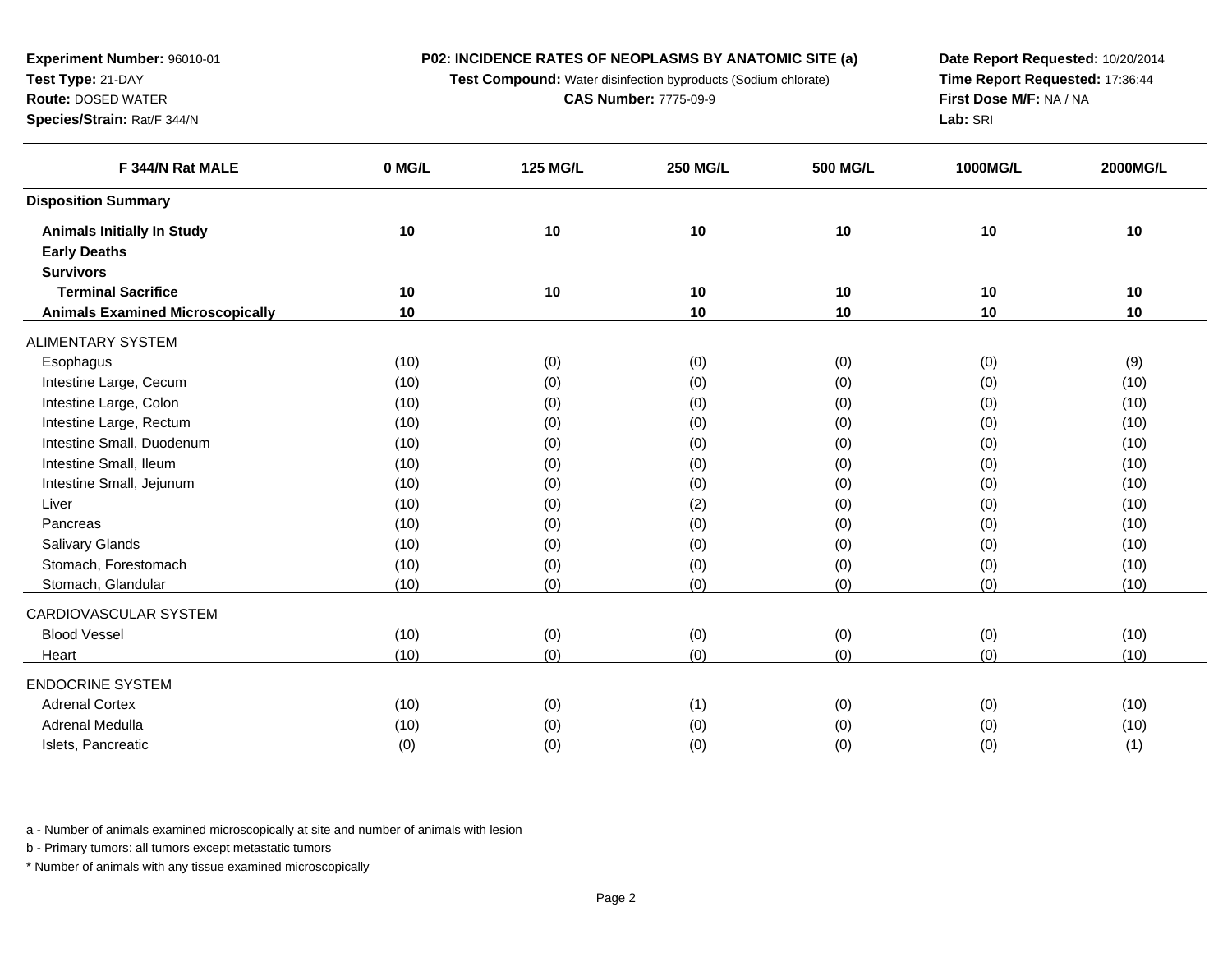| Experiment Number: 96010-01        |        | P02: INCIDENCE RATES OF NEOPLASMS BY ANATOMIC SITE (a)         | Date Report Requested: 10/20/2014 |                 |                 |          |
|------------------------------------|--------|----------------------------------------------------------------|-----------------------------------|-----------------|-----------------|----------|
| Test Type: 21-DAY                  |        | Test Compound: Water disinfection byproducts (Sodium chlorate) | Time Report Requested: 17:36:44   |                 |                 |          |
| <b>Route: DOSED WATER</b>          |        | <b>CAS Number: 7775-09-9</b>                                   | First Dose M/F: NA / NA           |                 |                 |          |
| Species/Strain: Rat/F 344/N        |        |                                                                |                                   |                 | Lab: SRI        |          |
| F 344/N Rat MALE                   | 0 MG/L | <b>125 MG/L</b>                                                | <b>250 MG/L</b>                   | <b>500 MG/L</b> | <b>1000MG/L</b> | 2000MG/L |
| Parathyroid Gland                  | (9)    | (0)                                                            | (0)                               | (0)             | (0)             | (10)     |
| <b>Pituitary Gland</b>             | (9)    | (0)                                                            | (0)                               | (0)             | (0)             | (10)     |
| <b>Thyroid Gland</b>               | (10)   | (0)                                                            | (10)                              | (10)            | (10)            | (10)     |
| <b>GENERAL BODY SYSTEM</b><br>None |        |                                                                |                                   |                 |                 |          |
| <b>GENITAL SYSTEM</b>              |        |                                                                |                                   |                 |                 |          |
| Epididymis                         | (10)   | (0)                                                            | (0)                               | (0)             | (0)             | (10)     |
| <b>Preputial Gland</b>             | (10)   | (0)                                                            | (0)                               | (0)             | (0)             | (10)     |
| Prostate                           | (10)   | (0)                                                            | (0)                               | (0)             | (0)             | (10)     |
| Seminal Vesicle                    | (10)   | (0)                                                            | (0)                               | (0)             | (0)             | (10)     |
| <b>Testes</b>                      | (10)   | (0)                                                            | (0)                               | (0)             | (0)             | (10)     |
| HEMATOPOIETIC SYSTEM               |        |                                                                |                                   |                 |                 |          |
| <b>Bone Marrow</b>                 | (10)   | (0)                                                            | (0)                               | (0)             | (0)             | (10)     |
| Lymph Node                         | (2)    | (0)                                                            | (5)                               | (5)             | (7)             | (6)      |
| Lymph Node, Mandibular             | (1)    | (0)                                                            | (0)                               | (0)             | (0)             | (0)      |
| Lymph Node, Mesenteric             | (10)   | (0)                                                            | (0)                               | (0)             | (0)             | (10)     |
| Spleen                             | (10)   | (0)                                                            | (0)                               | (0)             | (0)             | (10)     |
| Thymus                             | (10)   | (0)                                                            | (0)                               | (0)             | (0)             | (10)     |
| <b>INTEGUMENTARY SYSTEM</b>        |        |                                                                |                                   |                 |                 |          |
| <b>Mammary Gland</b>               | (10)   | (0)                                                            | (0)                               | (0)             | (0)             | (9)      |
| Skin                               | (10)   | (0)                                                            | (0)                               | (0)             | (0)             | (10)     |
| MUSCULOSKELETAL SYSTEM             |        |                                                                |                                   |                 |                 |          |
| <b>Bone</b>                        | (10)   | (0)                                                            | (0)                               | (0)             | (0)             | (10)     |
| NERVOUS SYSTEM                     |        |                                                                |                                   |                 |                 |          |
| <b>Brain</b>                       | (10)   | (0)                                                            | (0)                               | (0)             | (0)             | (10)     |
|                                    |        |                                                                |                                   |                 |                 |          |

b - Primary tumors: all tumors except metastatic tumors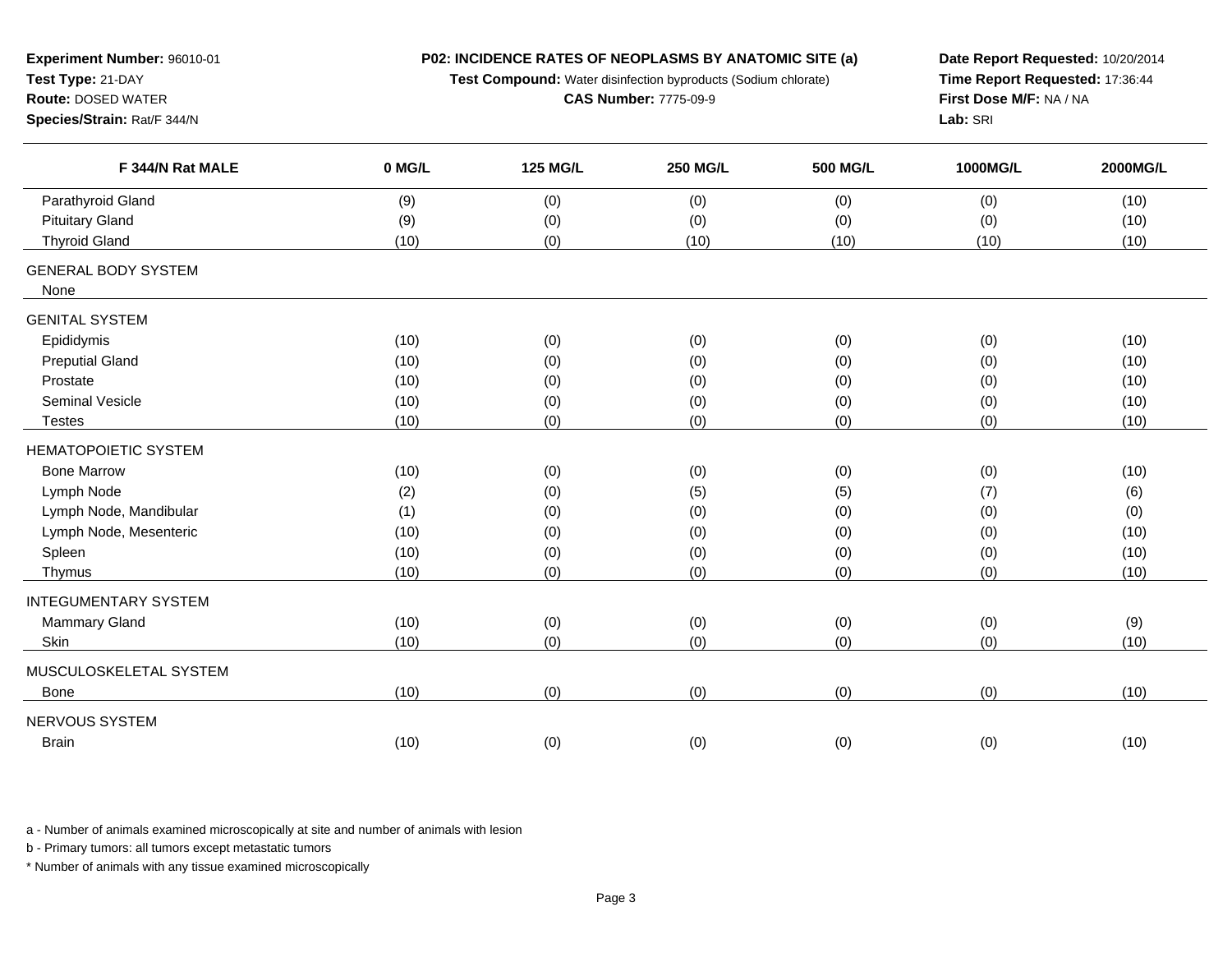| <b>Experiment Number: 96010-01</b> | <b>P02: INCIDENCE RATES OF NEOPLASMS BY ANATOMIC SITE (a)</b>         | <b>Date Report Requested</b>   |
|------------------------------------|-----------------------------------------------------------------------|--------------------------------|
| <b>Test Type:</b> 21-DAY           | <b>Test Compound:</b> Water disinfection byproducts (Sodium chlorate) | <b>Time Report Requeste</b>    |
| <b>Route: DOSED WATER</b>          | <b>CAS Number: 7775-09-9</b>                                          | <b>First Dose M/F: NA / NA</b> |
| <b>Species/Strain: Rat/F 344/N</b> |                                                                       | <b>Lab:</b> SRI                |

| Date Report Requested: 10/20/2014 |
|-----------------------------------|
| Time Report Requested: 17:36:44   |
| First Dose M/F: NA / NA           |
| <b>Lab:</b> SRI                   |

| F 344/N Rat MALE             | 0 MG/L | <b>125 MG/L</b> | <b>250 MG/L</b> | <b>500 MG/L</b> | <b>1000MG/L</b> | <b>2000MG/L</b> |
|------------------------------|--------|-----------------|-----------------|-----------------|-----------------|-----------------|
| <b>RESPIRATORY SYSTEM</b>    |        |                 |                 |                 |                 |                 |
| Lung                         | (10)   | (0)             | (4)             | (5)             | (4)             | (10)            |
| Nose                         | (10)   | (0)             | (0)             | (0)             | (0)             | (10)            |
| Trachea                      | (10)   | (0)             | (0)             | (0)             | (0)             | (10)            |
| <b>SPECIAL SENSES SYSTEM</b> |        |                 |                 |                 |                 |                 |
| None                         |        |                 |                 |                 |                 |                 |
| URINARY SYSTEM               |        |                 |                 |                 |                 |                 |
| Kidney                       | (10)   | (0)             | (1)             | (0)             | (0)             | (10)            |
| <b>Urinary Bladder</b>       | (10)   | (0)             | (0)             | (0)             | (0)             | (10)            |

b - Primary tumors: all tumors except metastatic tumors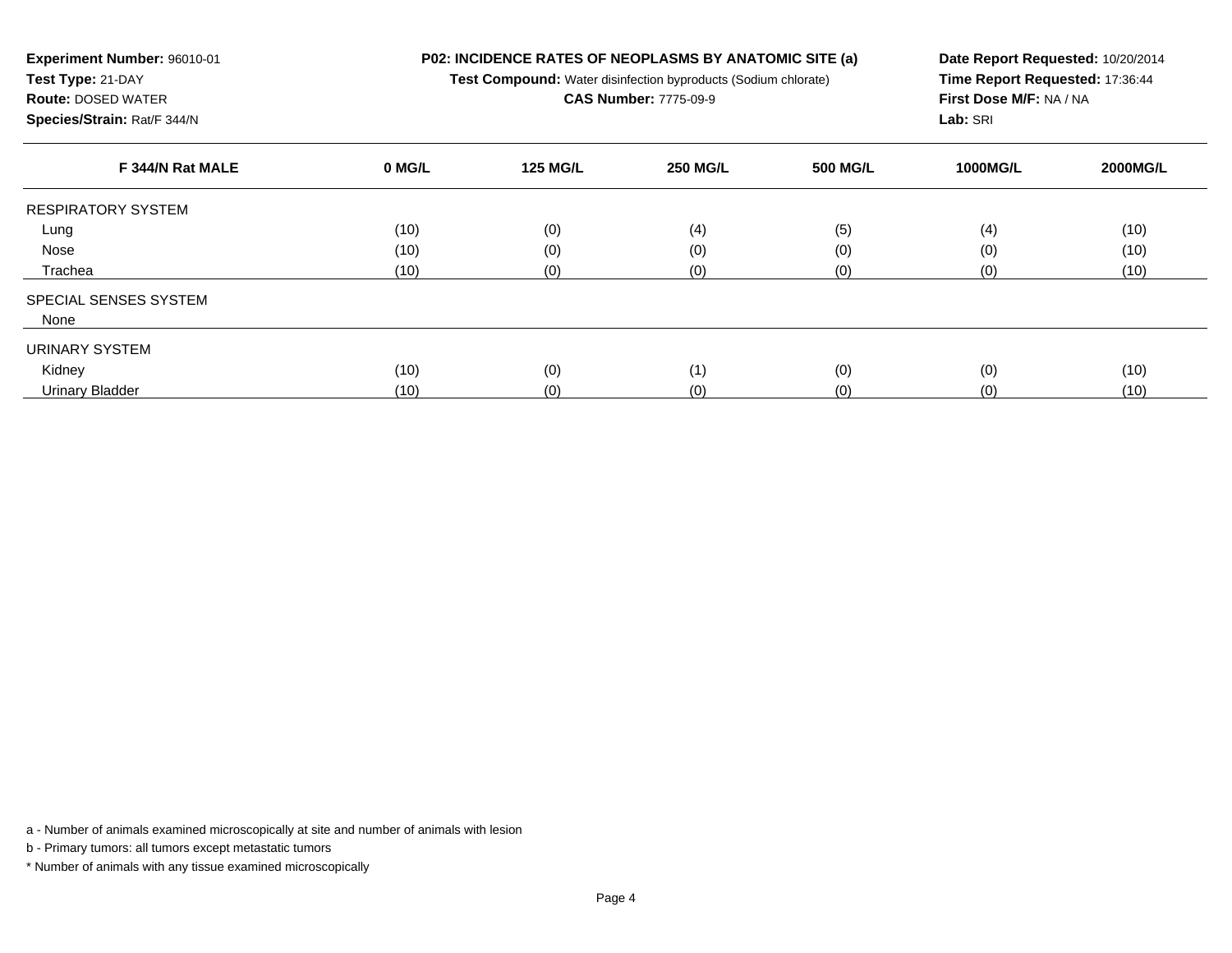| Experiment Number: 96010-01<br>Test Type: 21-DAY<br><b>Route: DOSED WATER</b><br>Species/Strain: Rat/F 344/N | P02: INCIDENCE RATES OF NEOPLASMS BY ANATOMIC SITE (a)<br>Test Compound: Water disinfection byproducts (Sodium chlorate)<br><b>CAS Number: 7775-09-9</b> |                 |                 |                 | Date Report Requested: 10/20/2014<br>Time Report Requested: 17:36:44<br>First Dose M/F: NA / NA<br>Lab: SRI |                 |
|--------------------------------------------------------------------------------------------------------------|----------------------------------------------------------------------------------------------------------------------------------------------------------|-----------------|-----------------|-----------------|-------------------------------------------------------------------------------------------------------------|-----------------|
| F 344/N Rat MALE                                                                                             | 0 MG/L                                                                                                                                                   | <b>125 MG/L</b> | <b>250 MG/L</b> | <b>500 MG/L</b> | 1000MG/L                                                                                                    | <b>2000MG/L</b> |
| <b>Tumor Summary for MALE</b>                                                                                |                                                                                                                                                          |                 |                 |                 |                                                                                                             |                 |
| <b>Total Animals with Primary Neoplasms (b)</b><br><b>Total Primary Neoplasms</b>                            |                                                                                                                                                          |                 |                 |                 |                                                                                                             |                 |
| <b>Total Animals with Benign Neoplasms</b><br><b>Total Benign Neoplasms</b>                                  |                                                                                                                                                          |                 |                 |                 |                                                                                                             |                 |
| <b>Total Animals with Malignant Neoplasms</b><br><b>Total Malignant Neoplasms</b>                            |                                                                                                                                                          |                 |                 |                 |                                                                                                             |                 |
| <b>Total Animals with Metastatic Neoplasms</b><br><b>Total Metastatic Neoplasms</b>                          |                                                                                                                                                          |                 |                 |                 |                                                                                                             |                 |
| <b>Total Animals with Malignant Neoplasms</b><br><b>Uncertain Primary Site</b>                               |                                                                                                                                                          |                 |                 |                 |                                                                                                             |                 |
| Total Animals with Neoplasms Uncertain -<br><b>Benign or Malignant</b>                                       |                                                                                                                                                          |                 |                 |                 |                                                                                                             |                 |
| <b>Total Uncertain Neoplasms</b>                                                                             |                                                                                                                                                          |                 |                 |                 |                                                                                                             |                 |

\*\*\*END OF MALE DATA\*\*\*

a - Number of animals examined microscopically at site and number of animals with lesion

b - Primary tumors: all tumors except metastatic tumors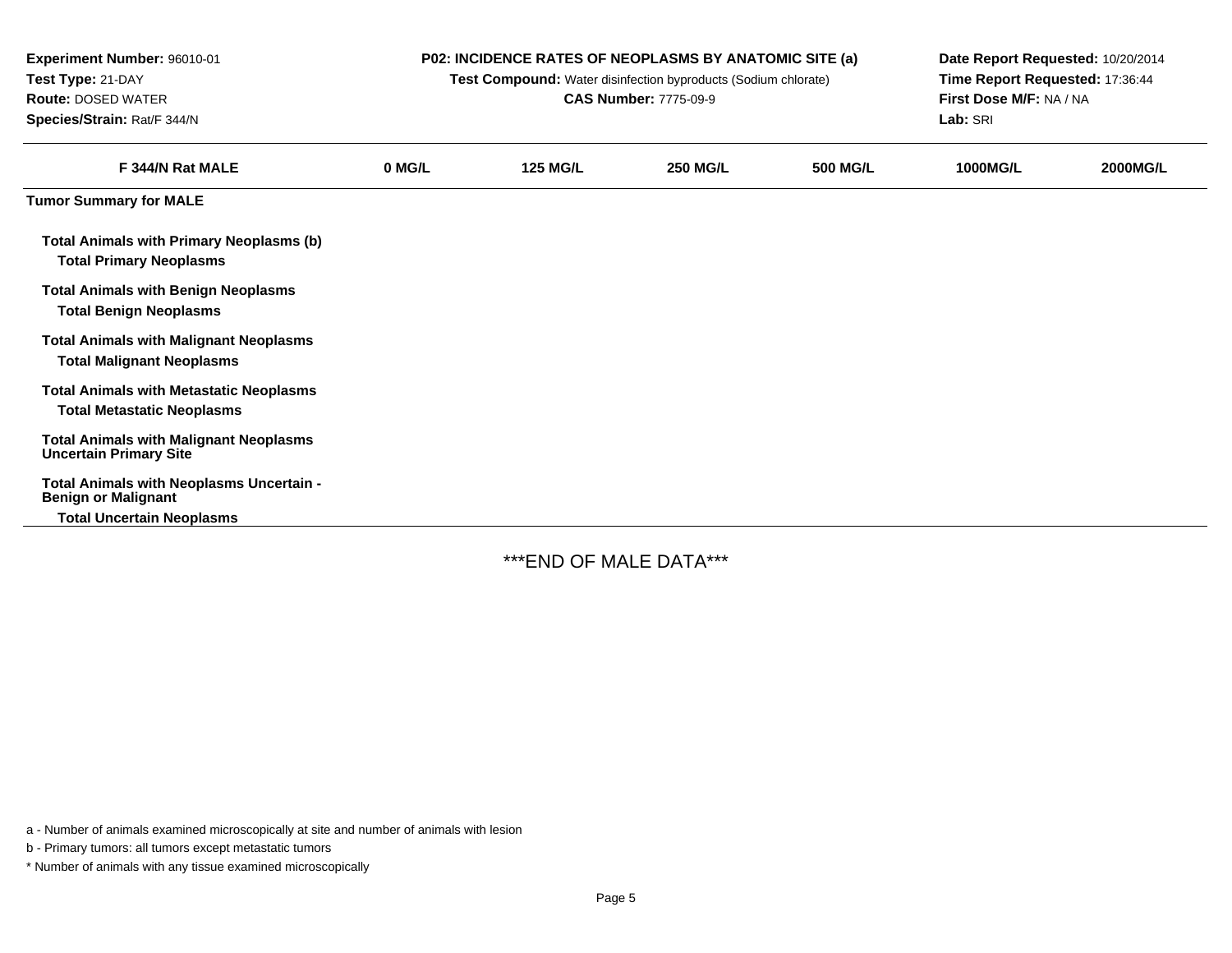**P02: INCIDENCE RATES OF NEOPLASMS BY ANATOMIC SITE (a)**

**Test Compound:** Water disinfection byproducts (Sodium chlorate)

**CAS Number:** 7775-09-9

**Date Report Requested:** 10/20/2014**Time Report Requested:** 17:36:44**First Dose M/F:** NA / NA**Lab:** SRI

| F 344/N Rat FEMALE                      | 0 MG/L | <b>125 MG/L</b> | <b>250 MG/L</b> | <b>500 MG/L</b> | 1000MG/L | 2000MG/L |
|-----------------------------------------|--------|-----------------|-----------------|-----------------|----------|----------|
| <b>Disposition Summary</b>              |        |                 |                 |                 |          |          |
| <b>Animals Initially In Study</b>       | 10     | 10              | 10              | 10              | 10       | 10       |
| <b>Early Deaths</b>                     |        |                 |                 |                 |          |          |
| <b>Survivors</b>                        |        |                 |                 |                 |          |          |
| <b>Terminal Sacrifice</b>               | 10     | 10              | 10              | 10              | 10       | 10       |
| <b>Animals Examined Microscopically</b> | 10     | 10              | 10              | 10              | 10       | 10       |
| <b>ALIMENTARY SYSTEM</b>                |        |                 |                 |                 |          |          |
| Esophagus                               | (10)   | (0)             | (0)             | (0)             | (0)      | (10)     |
| Intestine Large, Cecum                  | (10)   | (0)             | (0)             | (0)             | (0)      | (10)     |
| Intestine Large, Colon                  | (10)   | (0)             | (0)             | (0)             | (0)      | (10)     |
| Intestine Large, Rectum                 | (10)   | (0)             | (0)             | (0)             | (0)      | (10)     |
| Intestine Small, Duodenum               | (10)   | (0)             | (0)             | (0)             | (0)      | (10)     |
| Intestine Small, Ileum                  | (10)   | (0)             | (0)             | (0)             | (0)      | (10)     |
| Intestine Small, Jejunum                | (10)   | (0)             | (0)             | (0)             | (0)      | (10)     |
| Liver                                   | (10)   | (0)             | (0)             | (0)             | (0)      | (10)     |
| Pancreas                                | (10)   | (0)             | (0)             | (0)             | (0)      | (10)     |
| Salivary Glands                         | (10)   | (0)             | (0)             | (0)             | (0)      | (10)     |
| Stomach, Forestomach                    | (10)   | (0)             | (0)             | (0)             | (0)      | (10)     |
| Stomach, Glandular                      | (10)   | (0)             | (0)             | (0)             | (0)      | (10)     |
| CARDIOVASCULAR SYSTEM                   |        |                 |                 |                 |          |          |
| <b>Blood Vessel</b>                     | (10)   | (0)             | (0)             | (0)             | (0)      | (10)     |
| Heart                                   | (10)   | (0)             | (0)             | (0)             | (0)      | (10)     |
| <b>ENDOCRINE SYSTEM</b>                 |        |                 |                 |                 |          |          |
| <b>Adrenal Cortex</b>                   | (10)   | (1)             | (0)             | (0)             | (0)      | (10)     |
| <b>Adrenal Medulla</b>                  | (10)   | (0)             | (0)             | (0)             | (0)      | (10)     |
| Parathyroid Gland                       | (8)    | (0)             | (0)             | (0)             | (0)      | (7)      |
|                                         |        |                 |                 |                 |          |          |

a - Number of animals examined microscopically at site and number of animals with lesion

b - Primary tumors: all tumors except metastatic tumors

\* Number of animals with any tissue examined microscopically

**Experiment Number:** 96010-01**Test Type:** 21-DAY**Route:** DOSED WATER

**Species/Strain:** Rat/F 344/N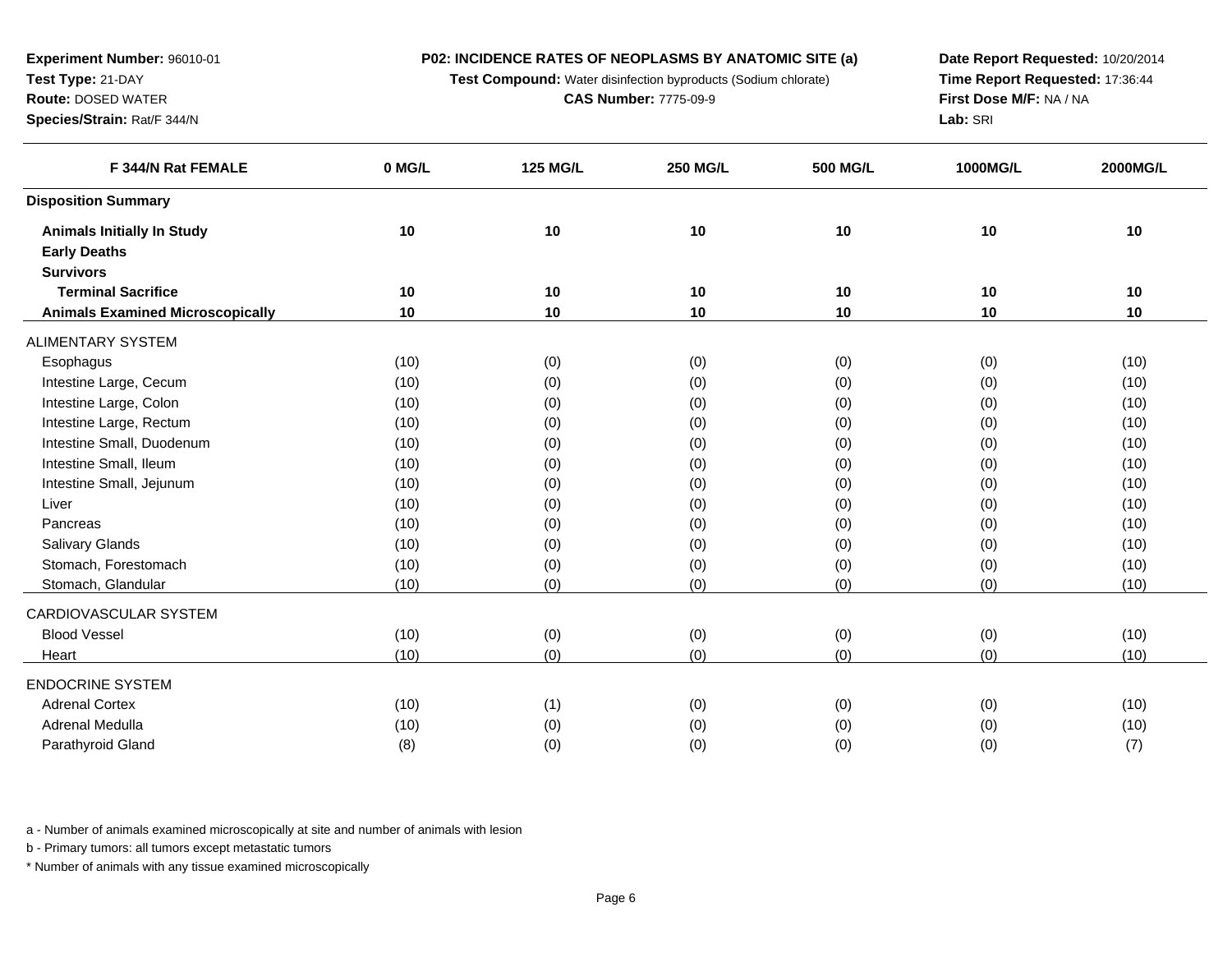| Experiment Number: 96010-01<br>Test Type: 21-DAY<br><b>Route: DOSED WATER</b><br>Species/Strain: Rat/F 344/N                            |                                            | P02: INCIDENCE RATES OF NEOPLASMS BY ANATOMIC SITE (a)<br>Test Compound: Water disinfection byproducts (Sodium chlorate)<br><b>CAS Number: 7775-09-9</b> | Date Report Requested: 10/20/2014<br>Time Report Requested: 17:36:44<br>First Dose M/F: NA / NA<br>Lab: SRI |                                        |                                        |                                            |
|-----------------------------------------------------------------------------------------------------------------------------------------|--------------------------------------------|----------------------------------------------------------------------------------------------------------------------------------------------------------|-------------------------------------------------------------------------------------------------------------|----------------------------------------|----------------------------------------|--------------------------------------------|
| F 344/N Rat FEMALE                                                                                                                      | 0 MG/L                                     | <b>125 MG/L</b>                                                                                                                                          | <b>250 MG/L</b>                                                                                             | <b>500 MG/L</b>                        | 1000MG/L                               | 2000MG/L                                   |
| <b>Pituitary Gland</b><br><b>Thyroid Gland</b>                                                                                          | (10)<br>(10)                               | (0)<br>(10)                                                                                                                                              | (0)<br>(10)                                                                                                 | (0)<br>(10)                            | (0)<br>(10)                            | (9)<br>(10)                                |
| <b>GENERAL BODY SYSTEM</b><br>None                                                                                                      |                                            |                                                                                                                                                          |                                                                                                             |                                        |                                        |                                            |
| <b>GENITAL SYSTEM</b><br><b>Clitoral Gland</b><br>Ovary<br>Uterus                                                                       | (10)<br>(10)<br>(10)                       | (0)<br>(0)<br>(0)                                                                                                                                        | (0)<br>(0)<br>(1)                                                                                           | (0)<br>(0)<br>(0)                      | (0)<br>(0)<br>(1)                      | (10)<br>(10)<br>(10)                       |
| <b>HEMATOPOIETIC SYSTEM</b><br><b>Bone Marrow</b><br>Lymph Node<br>Lymph Node, Mandibular<br>Lymph Node, Mesenteric<br>Spleen<br>Thymus | (10)<br>(7)<br>(1)<br>(10)<br>(10)<br>(10) | (0)<br>(6)<br>(0)<br>(0)<br>(0)<br>(0)                                                                                                                   | (0)<br>(6)<br>(0)<br>(0)<br>(0)<br>(0)                                                                      | (0)<br>(1)<br>(0)<br>(0)<br>(0)<br>(0) | (0)<br>(3)<br>(0)<br>(0)<br>(0)<br>(0) | (10)<br>(6)<br>(0)<br>(10)<br>(10)<br>(10) |
| <b>INTEGUMENTARY SYSTEM</b><br>Mammary Gland<br>Skin<br>MUSCULOSKELETAL SYSTEM<br>Bone                                                  | (9)<br>(10)<br>(10)                        | (0)<br>(0)<br>(0)                                                                                                                                        | (0)<br>(0)<br>(0)                                                                                           | (0)<br>(0)<br>(0)                      | (0)<br>(0)<br>(0)                      | (10)<br>(10)<br>(10)                       |
| NERVOUS SYSTEM<br><b>Brain</b>                                                                                                          | (10)                                       | (0)                                                                                                                                                      | (0)                                                                                                         | (0)                                    | (0)                                    | (10)                                       |
| <b>RESPIRATORY SYSTEM</b><br>Lung<br>Nose                                                                                               | (10)<br>(10)                               | (3)<br>(0)                                                                                                                                               | (3)<br>(0)                                                                                                  | (0)<br>(0)                             | (0)<br>(0)                             | (10)<br>(10)                               |

b - Primary tumors: all tumors except metastatic tumors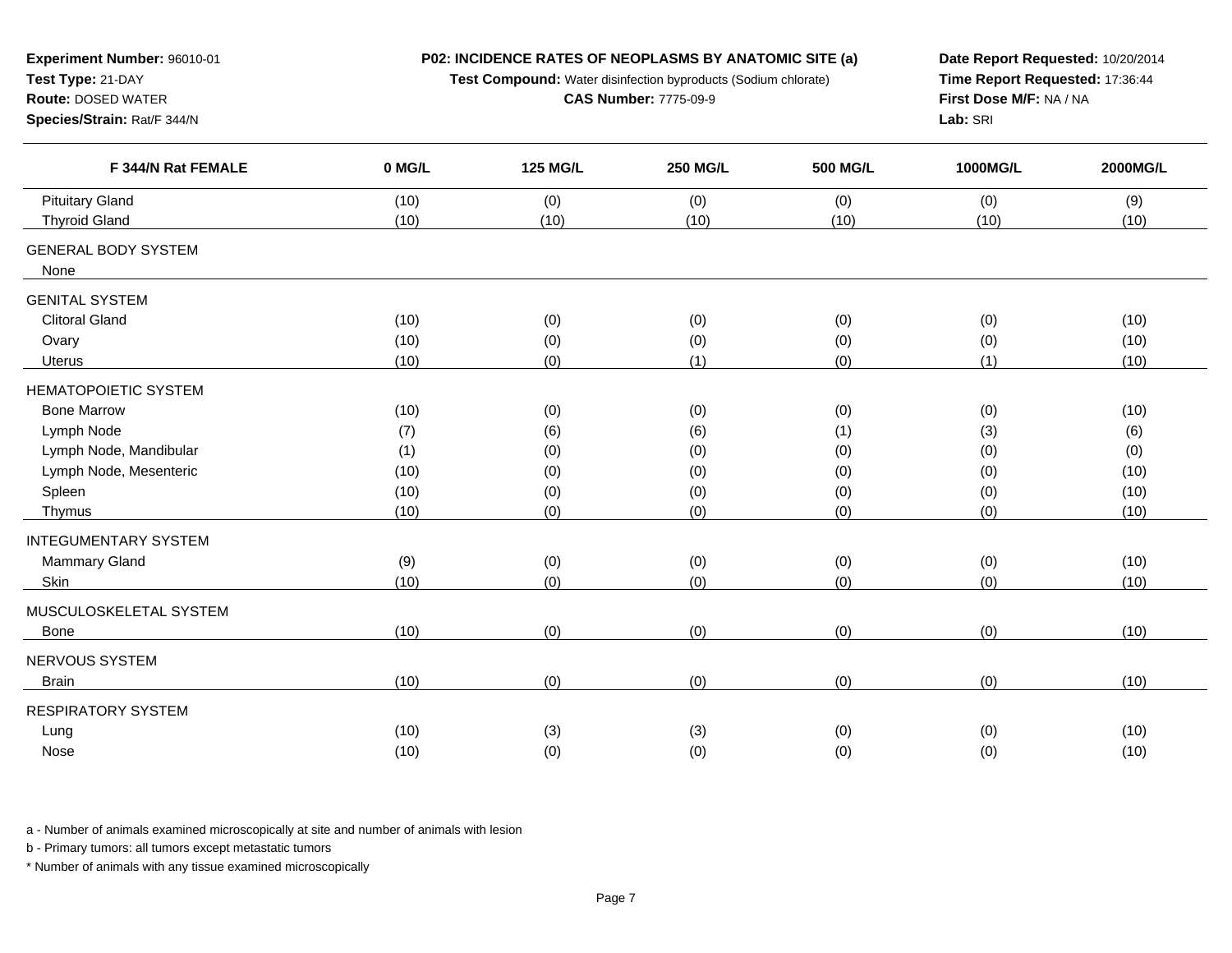| Experiment Number: 96010-01<br>Test Type: 21-DAY<br><b>Route: DOSED WATER</b><br>Species/Strain: Rat/F 344/N |              | <b>P02: INCIDENCE RATES OF NEOPLASMS BY ANATOMIC SITE (a)</b><br>Date Report Requested: 10/20/2014<br>Time Report Requested: 17:36:44<br>Test Compound: Water disinfection byproducts (Sodium chlorate)<br><b>CAS Number: 7775-09-9</b><br>First Dose M/F: NA / NA<br>Lab: SRI |                 |                 |                 |                 |
|--------------------------------------------------------------------------------------------------------------|--------------|--------------------------------------------------------------------------------------------------------------------------------------------------------------------------------------------------------------------------------------------------------------------------------|-----------------|-----------------|-----------------|-----------------|
| F 344/N Rat FEMALE                                                                                           | 0 MG/L       | <b>125 MG/L</b>                                                                                                                                                                                                                                                                | <b>250 MG/L</b> | <b>500 MG/L</b> | <b>1000MG/L</b> | <b>2000MG/L</b> |
| Trachea                                                                                                      | (10)         | (0)                                                                                                                                                                                                                                                                            | (0)             | (0)             | (0)             | (10)            |
| <b>SPECIAL SENSES SYSTEM</b><br>None                                                                         |              |                                                                                                                                                                                                                                                                                |                 |                 |                 |                 |
| URINARY SYSTEM<br>Kidney<br>Urinary Bladder                                                                  | (10)<br>(10) | (0)<br>(0)                                                                                                                                                                                                                                                                     | (0)<br>(0)      | (0)<br>(0)      | (0)<br>(0)      | (10)<br>(10)    |

b - Primary tumors: all tumors except metastatic tumors